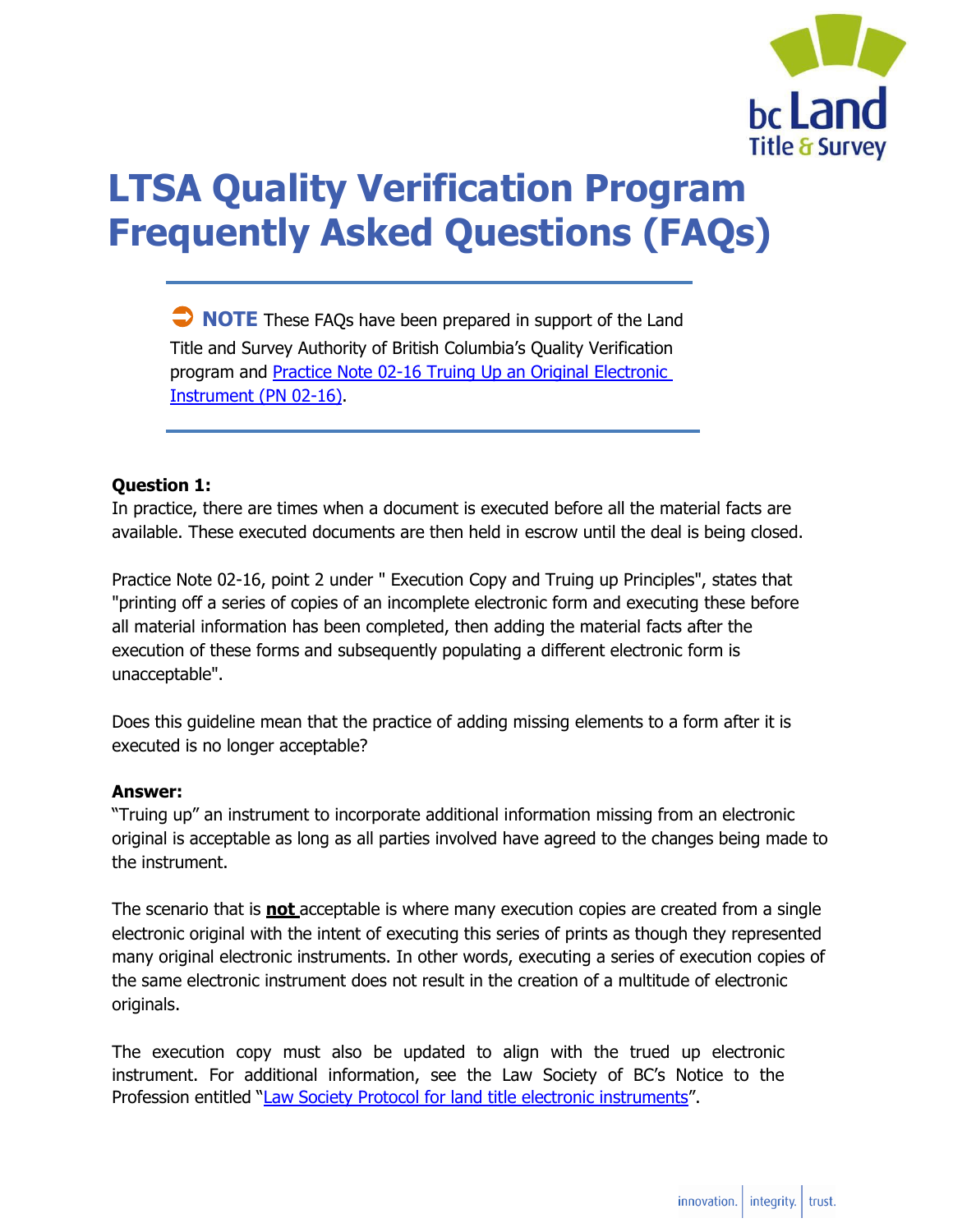# **Question 2**:

Does the requirement to amend the execution copy to reflect amendments made to the electronic document *before* the electronic document is electronically signed, also apply when the amendments to the electronic document are made *subsequent* to its submission into the LTO?

#### **Answer**:

Section 168.55 does not require the execution copy to be amended to reflect the amendments made to the electronic document. In addition, s. 168.5 states that once the document has been submitted electronically it "is conclusively deemed to be the original document".

Amendments to electronic documents made subsequent to their submission into the LTO must be done in accordance with s. 168.55. This section requires the subscriber to certify, based upon their personal knowledge or reasonable belief, that the declaration sets out the material facts accurately.

# **Question 3**:

Can the amendments be substantive or material?

#### **Answer**:

In general, substantive or material changes can be made if all parties consent to the amendment (this requirement is met if the applicant denotes in the corrective declaration that all of the required parties have consented). However, amendments cannot be made to add PID numbers, as this would have the effect of back dating when it was marked up as pending on title.

#### **Question 4**:

If I have an application in paper format, can I use it to create an electronic instrument?

#### **Answer**:

It is never acceptable to create the electronic original from a paper document. If the instrument was executed in paper form before electronic forms were mandatory then it may still be filed as a paper application. If not executed before mandatory requirements were in place, then a new electronic instrument will need to be obtained from the transferring party. As noted in E-filing Directions, Part 6, Required e-filing, if faced with this scenario, you may be able to request an exception to required electronic filing.

#### **Question 5**:

There is too much information in the execution field and not enough space on the electronic form. How do I add this information in?

#### **Answer**:

As noted in [PN 02-16,](https://ltsa.ca/sites/default/files/Practice-Note-02-16.pdf) the information can be truncated to only include the required information. An electronic Form D can also be used if there isn't enough room in the execution section of the form. For guidance, see **Chapter 6 – Form D Executions Continued** in the [Land Title Electronic Forms Guidebook.](http://www.cle.bc.ca/onlinestore/productdetails.aspx?pid=4278000)